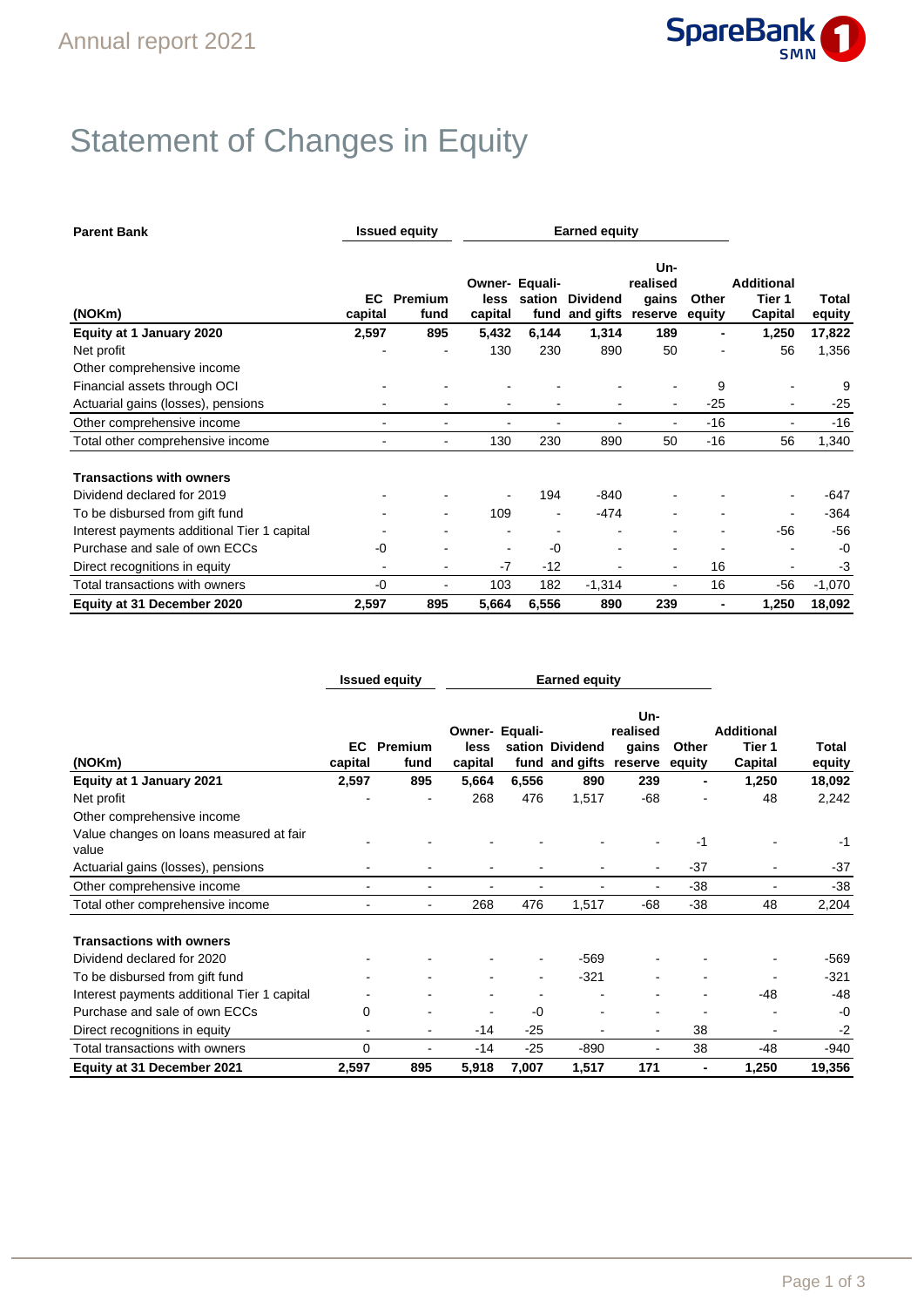

|                                                                            |                      | Attributable to parent company equity holders |                        |                        |                              |                                     |                 |                                        |                                  |                 |
|----------------------------------------------------------------------------|----------------------|-----------------------------------------------|------------------------|------------------------|------------------------------|-------------------------------------|-----------------|----------------------------------------|----------------------------------|-----------------|
| Group                                                                      | <b>Issued equity</b> |                                               |                        |                        | <b>Earned equity</b>         |                                     |                 |                                        |                                  |                 |
| (NOKm)                                                                     | EC.<br>capital       | Premium<br>fund                               | <b>less</b><br>capital | Owner- Equali-<br>fund | sation Dividend<br>and gifts | Un-<br>realised<br>gains<br>reserve | Other<br>equity | <b>Additional</b><br>Tier 1<br>Capital | Non-<br>controlling<br>interests | Total<br>equity |
| Equity at 1 January 2020                                                   | 2,586                | 895                                           | 5,432                  | 6,123                  | 1,314                        | 189                                 | 1,827           | 1,293                                  | 761                              | 20,420          |
| Net profit                                                                 |                      |                                               | 130                    | 230                    | 890                          | 50                                  | 493             | 59                                     | 126                              | 1,978           |
| Other comprehensive income                                                 |                      |                                               |                        |                        |                              |                                     |                 |                                        |                                  |                 |
| Share of other comprehensive<br>income of associates and joint<br>ventures |                      |                                               |                        |                        |                              |                                     | 31              |                                        |                                  | 31              |
| Value changes on loans<br>measured at fair value                           |                      |                                               |                        |                        |                              |                                     | 9               |                                        |                                  | 9               |
| Actuarial gains (losses),<br>pensions                                      |                      |                                               |                        |                        |                              | $\blacksquare$                      | $-25$           |                                        |                                  | $-25$           |
| Other comprehensive income                                                 | $\blacksquare$       | $\blacksquare$                                | $\blacksquare$         | $\blacksquare$         | $\qquad \qquad \blacksquare$ | $\overline{\phantom{a}}$            | 15              | $\blacksquare$                         | $\blacksquare$                   | 15              |
| Total other comprehensive<br>income                                        |                      |                                               | 130                    | 230                    | 890                          | 50                                  | 508             | 59                                     | 126                              | 1,993           |
| <b>Transactions with owners</b>                                            |                      |                                               |                        |                        |                              |                                     |                 |                                        |                                  |                 |
| Dividend declared for 2019                                                 |                      |                                               |                        | 194                    | $-840$                       |                                     |                 |                                        |                                  | -647            |
| To be disbursed from gift fund                                             |                      |                                               | 109                    |                        | $-474$                       |                                     |                 |                                        |                                  | $-364$          |
| Interest payments additional<br>Tier 1 capital                             |                      |                                               |                        |                        |                              |                                     |                 | -59                                    |                                  | $-59$           |
| Purchase and sale of own<br><b>ECCs</b>                                    | -0                   |                                               |                        | $-0$                   |                              |                                     |                 |                                        |                                  | $-0$            |
| Own ECC held by SB1<br>Markets*)                                           | $\overline{2}$       |                                               |                        | $\overline{2}$         |                              |                                     | 11              |                                        |                                  | 14              |
| Direct recognitions in equity                                              |                      |                                               | $-7$                   | $-12$                  |                              |                                     | 17              |                                        |                                  | $-1$            |
| Share of other transactions<br>from associates and joint<br>ventures       |                      |                                               |                        |                        |                              |                                     | 3               |                                        |                                  | 3               |
| Change in non-controlling<br>interests                                     |                      |                                               |                        |                        |                              |                                     |                 |                                        | -49                              | -49             |
| Total transactions with owners                                             | $\overline{2}$       | $\overline{a}$                                | 103                    | 183                    | $-1,314$                     |                                     | 31              | $-59$                                  | -49                              | $-1,103$        |
| Equity at 31 December 2020                                                 | 2,588                | 895                                           | 5,664                  | 6,536                  | 890                          | 239                                 | 2,366           | 1,293                                  |                                  | 838 21,310      |

\*) Holding of own equity certificates as part of SpareBank 1 Markets' trading activity